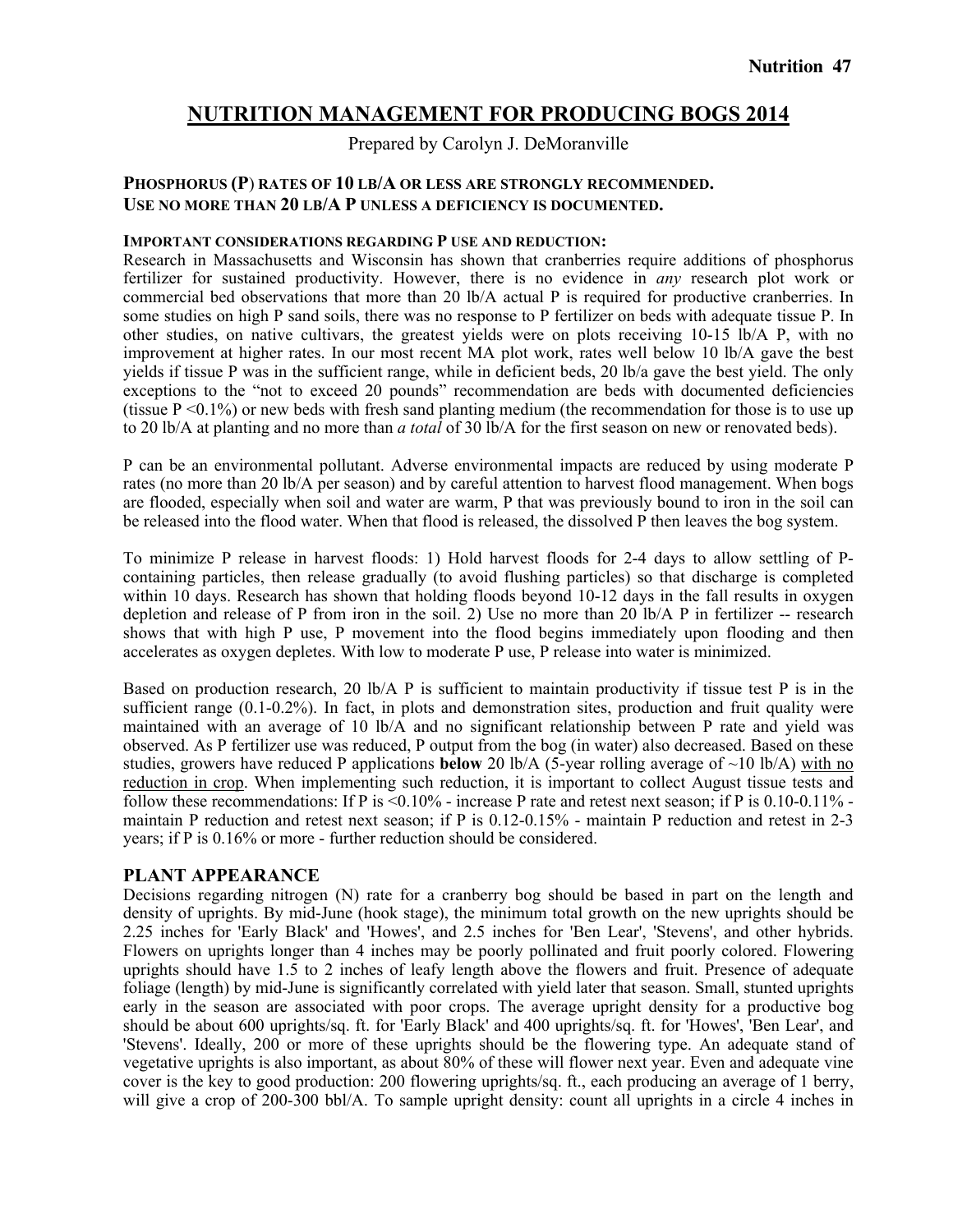diameter. Total upright density (approximate) for 'Early Black' should be 50/sample; density for 'Howes', 'Ben Lear', or 'Stevens' should be 35/sample.

Leaf greenness is related to the pigment chlorophyll that is involved in carbohydrate production through photosynthesis. Along with adequate growth (length) of the uprights, chlorophyll content is an important determinant of yield. Overall intensity and shade of leaf greenness (chlorophyll) is related to adequate N nutrition. With experience, growers can assess intensity of greenness by visual observation.

A bog with thin vine cover, pale leaves, or stunted vines may not be getting enough nitrogen. Remember also that vines that are too long and too dense are related to diversion of nutritional assets to vegetation (small berries), poor fruit color, increased fruit rot, and inability of bees to reach pollination sites.

**Yellow vine (YV)** manifests as an apparent nutrient deficiency. Beginning with older leaves, yellowing presents along leaf margins and between the veins on the leaf, leaving green only along the veins. Tissue tests of such leaves often show higher than standard potassium and low-normal magnesium. However, extensive investigation has shown that the nutrient imbalance is *secondary* to the primary problem – root insufficiency due to too much or too little moisture. Cranberry bogs with patches of YV were found to have soil water content (in the YV areas) that was either much higher or much lower than that in the surrounding green areas. Additionally, in greenhouse experiments, plants subjected to very shallow or very deep water table conditions developed YV. The consistent finding in the field has been that the rooting depth in YV areas is shallower than that in unaffected areas. In most cases, YV appears in areas that were too wet early in the season leading to poor rooting depth. Rooting depth can be improved by keeping the bed well drained early in the season. When the water table is closer than about 6 inches below the surface, root development and root function is impaired. Examine your drainage and irrigation practices if you see YV on your bog. Another symptom of poor drainage is high manganese (Mn) in the tissue test. YV usually appears as temperature and water stress increase during mid-summer and may be more severe if Casoron has been used since this herbicide can affect rooting and root function.

### **SOIL AND TISSUE TESTS**

Soil and tissue tests are tools that a cranberry grower can use for several purposes. These include: (1) diagnosing deficiencies of mineral elements; (2) monitoring soil pH; and (3) aiding in the decision making process for choosing fertilizer (tissue tests). Soil and tissue tests are important for these reasons. However, there are no 'cookbook' type formulas for fertilizing a cranberry bog based on the test results. There are several reasons why such an approach will not work for cranberry production: (1) standard soil tests poorly predict availability of nutrients and poorly correlate with yield in cranberry; (2) as a perennial plant, cranberries store nutrients from the previous season(s) making it impossible to base fertilizer choices only on soil content and yield potential; (3) there is virtually no variability in soil test N values from bog to bog; (4) tissue test N concentration may vary depending on length of upright (N concentration in the tissue does not always correlate well with added N); (5) nutrient availability changes with soil pH and soil pH is not uniform from bog to bog; and (6) common soil test methods for P do not give results that correlate well with cranberry yields due to very acid soils in cranberry production – standard P tests are of no predictive value if soil iron is above 200 ppm.

With these warnings in mind, tissue and soil analyses can be beneficial as a long-term record of changes in your bog. Soil and tissue tests are particularly useful when compared to one another - a soil test alone is virtually useless in determining a fertilizer recommendation for cranberry. Tissue tests are more useful for setting target fertilizer ranges. We recommend sampling every 3-5 years for soil, every 2-4 years for tissue (but see also P use and P reduction section above). Keep the results and use them in conjunction with your records of your bog management and performance (growth and cropping) to aid in making fertilizer decisions. Use periodic soil testing to monitor any change in soil pH. For further information regarding tissue testing, refer to "Cranberry tissue testing for producing beds in North America" fact sheet (available at http://scholarworks.umass.edu/cranberry\_factsheets/6/).

#### *When and how to test*

The results you receive from a soil or a tissue test are only as good as the sample you supply to the analytical lab. It is important to remember that the sample that you submit for testing for nutritional elements is not the same as the sample you would collect and submit for other purposes (e.g., the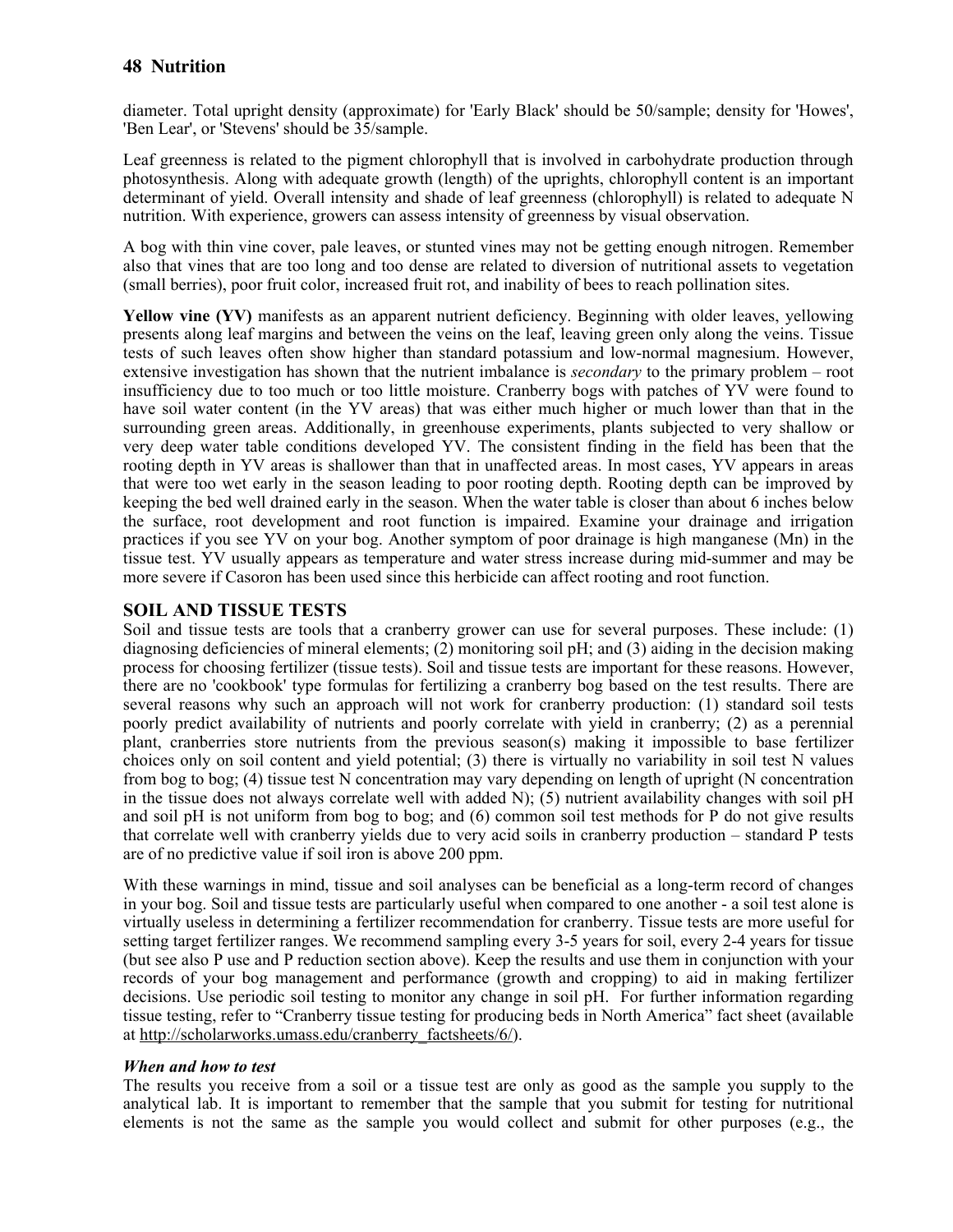diagnosis of a disease). Soil can be collected into 1 qt zipper plastic bags (air dry the soil before sealing the bag); tissue should be collected into paper bags. Some analytical labs supply collection bags. Remember, a properly collected and handled sample of soil or tissue is essential to an accurate analysis. Collect one composite sample for each management area as instructed below. A management area may vary in size but will be all one variety that is treated uniformly, often under one sprinkler system.

*Tissue samples*: Samples for cranberry tissue analysis should NEVER contain roots, soil, runners, fruit, or trailing woody stems. In general all of these contaminants contain less nutrients than the upright tips. Including them will give a falsely low analysis. Tissue samples are best collected from **mid-August to mid-September**. Samples collected at that time should include **upright tips only** (do not strip off the leaves). Collect no more than the **top 2 inches** of new growth (mix flowering and vegetative uprights). As you walk a transect across the bog, collect enough material to make about 1 cup (at least 50 upright tips). You may collect directly into marked bags as samples should not be washed. Collect samples when the plants are not wet. Do not mail samples in plastic bags. Moldy samples give poor results. Always request nitrogen determination. This increases the cost, but nitrogen levels in the tissue test are an important indicator of plant status and the success of fertilizer programs.

**Sampling other than in August-September:** Tissue samples may be collected at other times of year if absolutely necessary. However, nutrient levels change more rapidly outside of the recommended time and make interpretation of the results more difficult. If sampling in the spring, samples should be collected in June and consist of **new upright tissue** only. Do not include last season's leaves - they will lead to a falsely low result. *In June samples, nitrogen should be 1.2-1.5%, phosphorus 0.15-0.19%, and potassium 0.7-0.9%.* Call the Cranberry Station for interpretation of other elements.

Tissue samples should be collected when deficiency is suspected or diagnosis of a specific problem is needed. For problem diagnosis, collect 2 separate samples - one from the problem area, and one from nearby 'normal' vines.

Samples collected after mid-September give lower analysis values than those collected earlier. This is especially true for nitrogen (it is transported out of upright tips and stored in older tissue as dormancy approaches). Also, late in the season the uprights become more woody so that more of a tip sample is stem tissue. Stems have less nutrient content than do leaves so the overall result is a lower analytical value.

| <b>TISSUE STANDARDS</b> (August 10 to September 15 collection)<br>These standards were developed in conjunction with researchers<br>throughout the cranberry growing areas of the United States. |                          |                                        |  |  |
|--------------------------------------------------------------------------------------------------------------------------------------------------------------------------------------------------|--------------------------|----------------------------------------|--|--|
|                                                                                                                                                                                                  | Minor                    |                                        |  |  |
| Concentration in dried tissue<br>percent                                                                                                                                                         | Element                  | Concentration in dried tissue<br>ppm   |  |  |
| $0.90 - 1.10*$                                                                                                                                                                                   | Boron (B)                | 15-60                                  |  |  |
| $0.10 - 0.20$                                                                                                                                                                                    | $\text{Zinc}(\text{Zn})$ | $15 - 30$                              |  |  |
| $0.40 - 0.75$                                                                                                                                                                                    | Copper (Cu)              | $4 - 10$                               |  |  |
| $0.30 - 0.80$                                                                                                                                                                                    | Iron $(Fe)$              | problem if less than 20                |  |  |
| Magnesium (Mg)<br>$0.15 - 0.25$                                                                                                                                                                  | Manganese (Mn)           | problem if less than 10, if greater    |  |  |
| $0.08 - 0.25$                                                                                                                                                                                    |                          | than $500-600$ , check bog<br>drainage |  |  |
|                                                                                                                                                                                                  |                          |                                        |  |  |

**Soil samples**: Samples for analysis of soil nutrients should NOT contain stems, leaves, or the surface duff layer (trash). These are all organic contaminants and will bias the organic matter (OM) determination for the sample. The inclusion of some roots is generally unavoidable. Use a soil probe with a 1-2 inch diameter to collect cores of 4-6 inch depth. Minimum requirements: 4 cores for up to 1 acre; and 1 core for each additional 2 acres up to a total of 10 cores/bog. After the trash layer on the surface of each is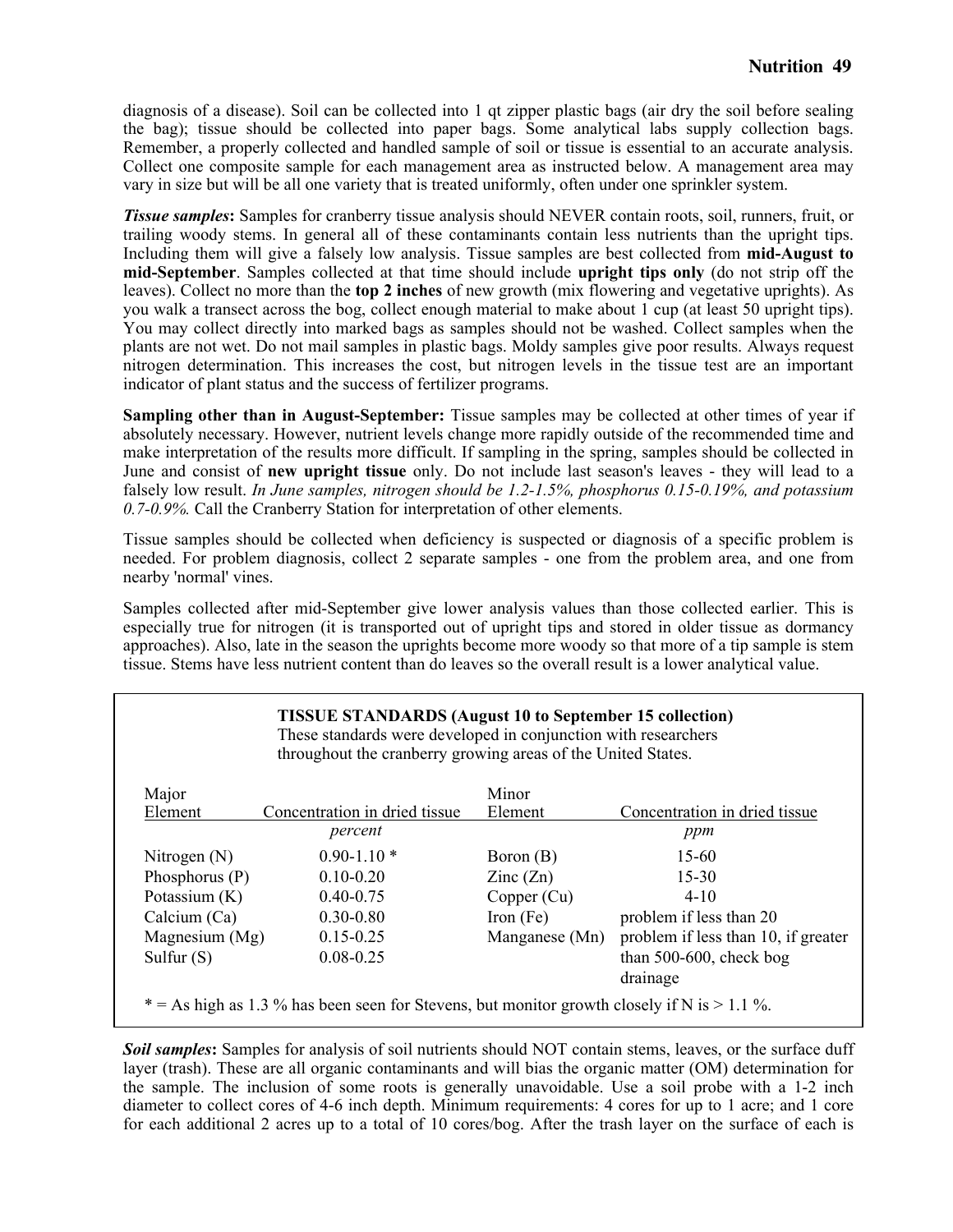discarded, these cores are combined to make a sample. Collect enough soil to fill a 1 qt plastic bag about ¾ full. At home, open the bags and dry the soil at room temperature for a day or two. Clearly mark each sample bag. OM determination (usually an additional charge) is often useful. Methods of analysis vary by lab - pick a lab and stick with it. The Bray test for soil P is the most commonly used in the eastern United States. However, this test, like all common P soil tests, is of limited value in cranberry soils. The best time to sample cranberry bogs is when the soil is not waterlogged. Wet soils give falsely high P values. Soil samples may be collected with tissue samples in the late summer if no sanding is planned. Otherwise, sample soil in the spring.

UMass provides soil and tissue analysis services at the Amherst lab for a fee. Submission forms and soil boxes for this lab are available at the Cranberry Station. Also see the UMass web site for downloadable forms and schedule of fees (http://soiltest.umass.edu). Follow the links at the top of the page.

| $lb/A K$ , Ca, Mg or P         | divide by 2.27 to get ppm      |
|--------------------------------|--------------------------------|
| $\frac{1}{2}$ k <sub>2</sub> O | divide by 2.75 to get ppm $K$  |
| $lb/A$ P2O5                    | divide by $5.2$ to get ppm $P$ |

### **SOIL STANDARDS (ppm)**

Ammonium acetate extraction unless otherwise indicated.

|                   | Deficient |             | Excess |
|-------------------|-----------|-------------|--------|
| Element           | below     | Normal      | above  |
| Phosphorus (Bray) | 20        | 20-60       | 80     |
| Phosphorus $(P)$  | 4         | $4-9$       | 10     |
| Potassium (K)     | 10        | $10-40$     | 50     |
| Calcium (Ca)      | 20        | 20-80       | 90     |
| Magnesium (Mg)    | 10        | 10-25       | 25     |
| эΗ                |           | $4.0 - 5.0$ |        |

Base saturation: Ca should roughly equal the sum of K and Mg.

Base saturation is the *proportion* of the various positive cations in the soil. In acid soils 45-70% should consist of hydrogen ions (these replace much of the Ca that would be found in higher pH soils).

Cation Exchange Capacity (CEC): Measures ability of soil to hold positive ions (cations or bases). If CEC is low  $($ <10), base saturation proportions are important. If CEC is high and all cations are in the normal range, the proportions in the base saturation are less critical.

If soil iron is above 200 ppm, soil P tests will not accurately reflect P availability.

### **MAJOR ELEMENTS**

NITROGEN, PHOSPHORUS, AND POTASSIUM (NPK):

Most often these elements are added together in 'complete' NPK fertilizer. The amount to apply depends on the desired N rate. When low N rate is required (generally pre-bloom), low N materials (e.g. 5-5-20) or Zero-N materials (foliar P/K or SulPoMag, for example) may be used.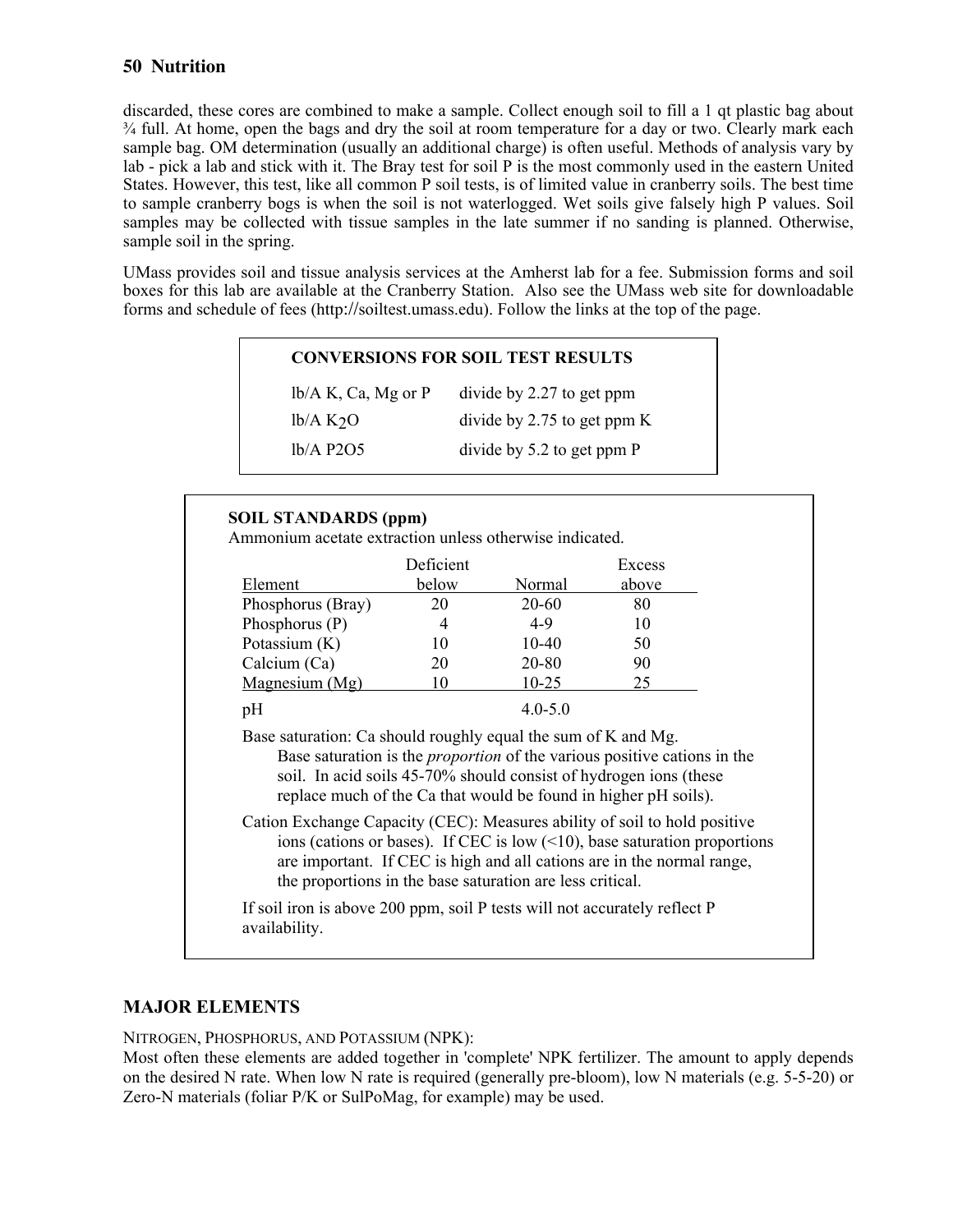When choosing fertilizers, remember that research indicates there is **no horticultural benefit** to high P rates (in excess of 20 lb/A actual P per season) and that high P applications can be associated with degradation in water quality. If tissue P is in the sufficient range, we do not recommend fertilizers with high P (middle bag number). In fact, excellent results have been seen in recent years with 1:1 or near 2:1 N:P ratios (for example, 18-8-18). **It is highly recommended that growers use reduced P ratio fertilizer on their bogs, especially if high N applications are planned.**

N rate is chosen based on vine appearance, tissue test, soil type, previous response and yield, and weather (spring temperature). Based on bog history - use the lowest N rate that gives adequate vegetative growth and maintains productivity. A nitrogen rate of 20-25 lb/A (higher for Ben Lear, Stevens, and other hybrids) for the season is a reasonable starting point if you are unsure about rate. Excess N rates have been associated with increased fruit rot.

Soil balance of K, Mg, and Ca is important. Excessive use of any one can induce deficiency of the others. This is especially a risk with high soil applications of Ca. Lime can have adverse effects by changing soil pH. Since materials high in chloride (Cl) may lead to decline in production, avoid use of high rates of 0-0- 60 or products containing potassium chloride as the K source. Products that supply Ca may improve fruit quality.

| <b>Plant/soil condition</b>   | Recommended fertilizer rate            |
|-------------------------------|----------------------------------------|
| <u>Nitrogen (N)</u>           |                                        |
| Yellow, short, or low N vines | 40-60 $lb/A$                           |
| Normal vines                  | $10-40$ lb/A                           |
| Rank vines or excessive N     | $0-20$ lb/A (none pre-bloom)           |
| High yielding hybrids         | $20-60$ lb/A                           |
| <b>Phosphorus (P)</b>         |                                        |
| Tissue tests normal           | supplied in NPK                        |
|                               | <b>NO MORE than 20 lb/A P</b>          |
|                               | recommended                            |
|                               | $(45 \text{ lb/A P}_2\text{O}_5)$      |
| Soil and tissue tests low     | use NPK with higher P                  |
| Soil P normal, tissue P low   | 2-4 lb/A foliar P (pre-bloom)          |
| P excessive in soil           | avoid NPK with high P                  |
| Potassium (K)                 |                                        |
| Soil and tissue tests normal  | supplied in NPK, $40-120$ lb/A         |
|                               | recommended                            |
| Soil and tissue tests low     | 120 lb/A (use 0-0-50 for high K rates) |
| K excess                      | use no supplements                     |
| Calcium $(Ca)$                |                                        |
| Soil or tissue deficient      | 20-30 lb/A (actual Ca) as gypsum       |
|                               | <b>AVOID LIME</b>                      |
|                               | <b>Magnesium (Mg)</b>                  |
| Soil or tissue deficient      | 10-30 lb/A as 0-0-22-11                |
|                               | or magnesium sulfate (Epsom salts)     |

**ARE YOU IMPLEMENTING PHOSPHORUS REDUCTION? P FERTILIZER REDUCTION CAN RESULT IN SUBSTANTIAL IMPROVEMENTS IN WATER QUALITY.**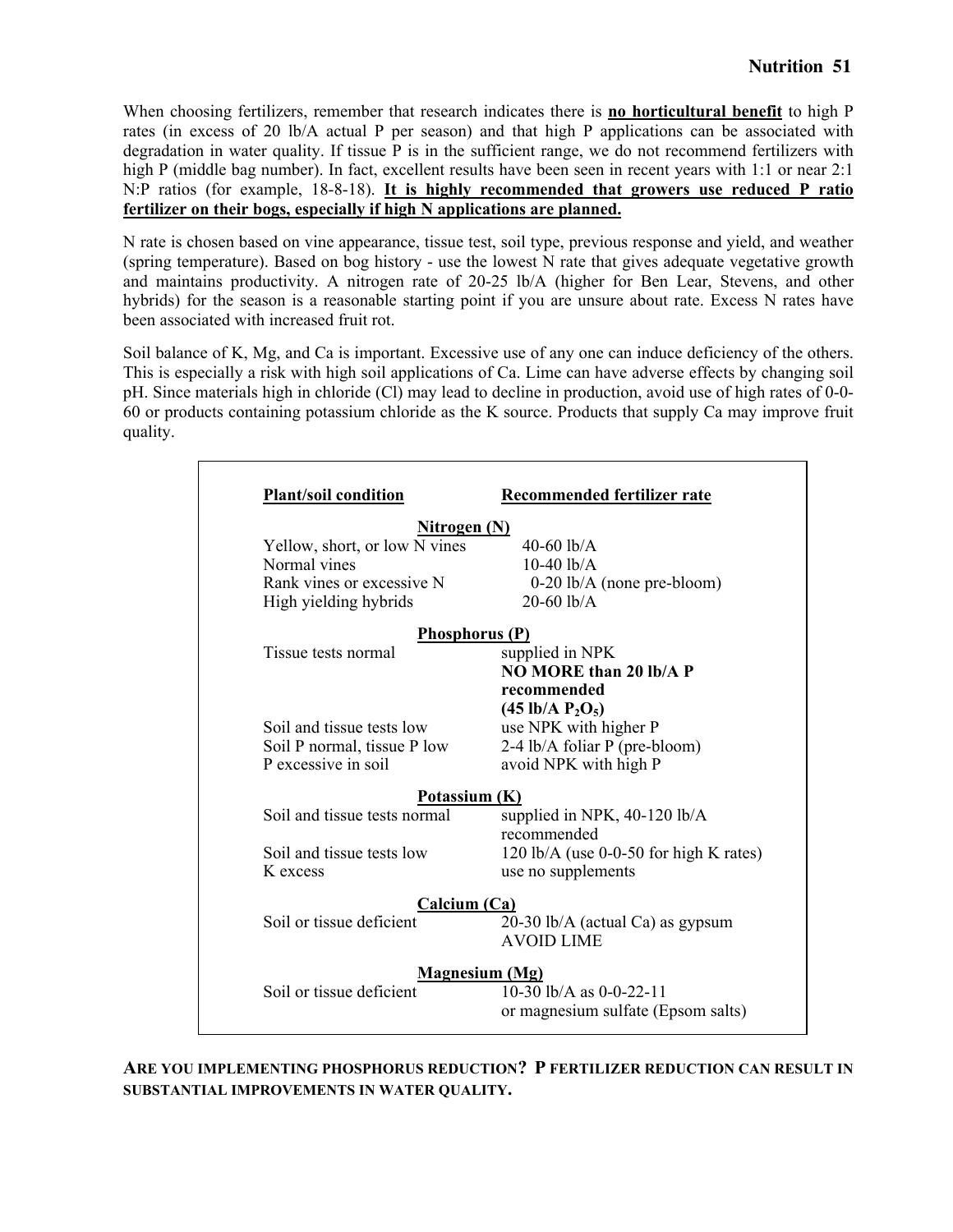## **CALCULATING FERTILIZER N AND P RATES -- IMPORTANT FOR P PLANNING**

## **Basic information - How to calculate rates from the N-P-K on the bag**

- Pounds of  $N =$  pounds of fertilizer multiplied by the first number as a decimal o example:  $150$  lb  $12-24-12 = 18$  lb N  $(150 \times 0.12)$
- Pounds of actual  $P =$  pounds of fertilizer multiplied by the middle number as decimal multiplied by 0.44 to convert to actual P (the bag number refers to the amount of  $P_2O_5$ ) o example: 175 lb 15-15-15 = 11.55 lb P (175 x 0.15 x 0.44)
- Pounds of  $K =$  pounds of fertilizer multiplied by the last number as a decimal multiplied
	- by 0.83 to convert  $K_2O$  to actual K
		- $\circ$  example: 200 pounds of SulPoMag (0-0-22) = 36.5 lb K (200 x 0.22 x 0.83)

## **Example #1**

Since we fertilize based on nitrogen -- decide how much N you need. Then choose a fertilizer and calculate how much P you will apply.

My bog requires 35 lb N/A; I want to use 12-24-12

To get 35 lb N -- how much 12-24-12?

- divide amount of N needed by percent N (first number as decimal) in fertilizer  $\circ$  35 divided by 0.12 = 291.7 pounds of fertilizer is needed
- to calculate P multiply pounds of fertilizer by middle number as decimal and then by 0.44 (to convert to actual P)
	- $O$  291.7 x 0.24 x 0.44 = 30.8 pounds of P applied

That's more P than I expected. What if I switch to 15-15-15?

- Figure out how much  $15-15-15$  to get  $35$  lb N
	- $\circ$  35 divided by 0.15 = 233 pounds fertilizer
- Now calculate the P
	- $\degree$  233 pounds fertilizer x 0.15 x 0.44 = 15.4 pounds of P applied

## **Example #2**

I always use 400 lb/A 12-24-12. How much N and P am I applying?

- For N multiply the pounds of fertilizer by 0.12 (the percent N in 12-24-12)  $\circ$  400 x 0.12 = 48 pounds of N
- For actual P multiply the pounds of fertilizer by 0.24 (the percent  $P_2O_5$  in 12-24-12) and then multiply by 0.44 to convert to actual P
	- $\degree$  400 x 0.24 x 0.44 = 42.2 pounds of actual P

WOW! That's a lot of P!! Maybe I want to try that  $18-8-18$  I am hearing about - how much should I use?

- To get 48 pounds of N with 18-8-18, divide 48 by 0.18 to get pounds of fertilizer  $\circ$  48 / 0.18 = 267 pounds of 18-8-18
- So how much P is that? Multiply fertilizer by 0.08 to get pounds of  $P_2O_5$  then convert to P by multiplying by 0.44
	- o  $267 \times 0.08 \times 0.44 = 9.4$  pounds of actual P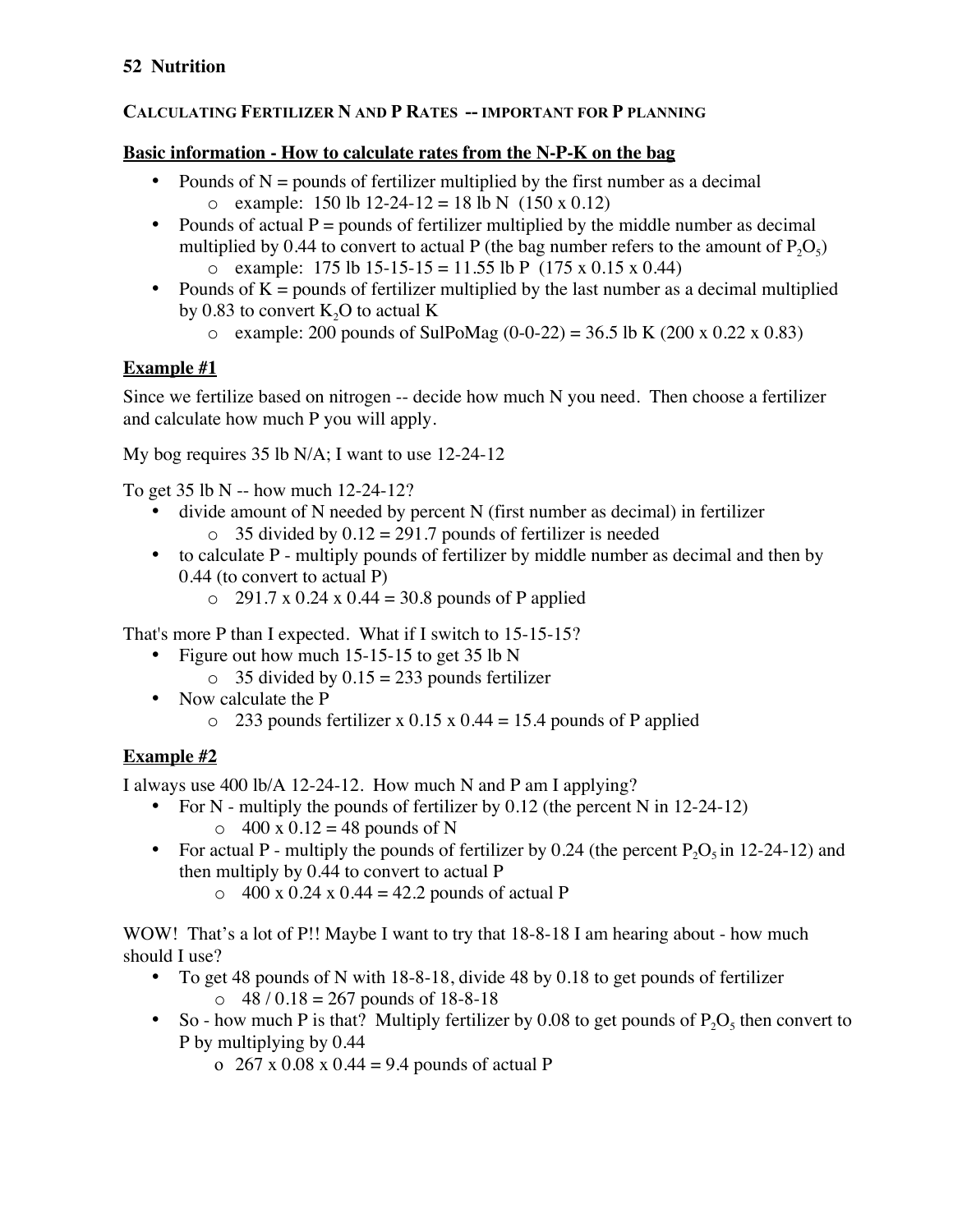### **FERTILIZER SOURCES FOR CRANBERRY PRODUCTION**

**Nitrogen (N):** Nitrogen is most often added with phosphorus and potassium in NPK fertilizers. To determine rate of N in granular fertilizers, multiply the percent N (first number on the bag as a decimal) by the amount of fertilizer to be used. For liquid formulations, the calculation must include a correction for the weight of the liquid.

| Multiply 9% by the weight of a gallon (8 lb in this<br>example) to determine the pounds of N in a gallon        |  |
|-----------------------------------------------------------------------------------------------------------------|--|
|                                                                                                                 |  |
| may also be used to control moss $(1.75 \text{ lb}/100 \text{ ft}^2)$<br>$21 - 0 - 0$                           |  |
| Monoammonium phosphate 11-49-0                                                                                  |  |
| 18-47-0 found in some NPK fertilizers                                                                           |  |
| $46 - 0 - 0$<br>(urea breaks down to form 2 ammonium molecules)                                                 |  |
| most common - 10 gal provides 2.5 lb N, 2 lb P, 2 lb K                                                          |  |
| IBDU, methylene urea, sulfur coats, resin or polymer coats                                                      |  |
| composted chicken manure, fish fertilizer, feather meal                                                         |  |
| Seaweed and humate compounds have not given a positive                                                          |  |
| response in cranberry research plots. Avoid sludge based                                                        |  |
| products (e.g., Miloganite) as they are high in heavy<br>metals that become very plant-available in acid soils. |  |
| For example: 9-18-9 liquid contains<br>$2 - 4 - 2$<br>Slow (controlled) release fertilizers                     |  |

**Phosphorus (P):** While there is evidence that the addition of P fertilizer can increase yield, there is no evidence for response to rates greater than 20 lb/A. Phosphorus is generally added with nitrogen and potassium (NPK) or as super phosphate (0-25-0) or triple super phosphate (0-45-0). Research indicates that foliar P, bone meal, or rock phosphate can supply the P needs of cranberry bogs as well. *To determine pounds of P in 100 pounds of fertilizer, multiply 0.44 by the second number on the fertilizer label.* Use no more than 20 lb/A actual P  $(-45 \text{ lb/A P}_2\text{O}_5)$  per season if **tissue test is normal. See calculations page.**

**Potassium (K):** Potassium is generally added with nitrogen and phosphorus (NPK) or with magnesium (SulPoMag or similar product), but may be applied as a foliar spray (of little value in research trials) or as potassium sulfate (0-0-50). Muriate of potash (KCl, potassium chloride, 0-0-60) may be less desirable due to the adverse effects of chloride on cranberry vines. To determine pounds of K in 100 pounds of fertilizer, multiply 0.83 by the third number on the fertilizer label.

*General information:*

- The best available evidence indicates that cranberries often respond poorly to nitrate  $N$ ; the AMMONIUM FORM is recommended, monoammonium phosphate is an excellent source. Light rates of urea are suitable to correct N deficiencies quickly (when the urea is dissolved and used as a foliar feed). Use blended fertilizers with ammonium N and excellent uniformity of particle size or ammoniated materials. Non-uniform blends will sort during application, giving poor results.
- FISH HYDROLYSATE FERTILIZER is available commercially, is useful for organic production, and has been shown to be a suitable substitute for granular, inorganic NPK. It may provide benefits in soil conditioning and reducing movement of nutrients out of the root zone. Fish fertilizer is a good choice where the bog holds water poorly and/or has a history of needing larger than normal fertilizer rates. The nitrogen in fish fertilizer is tied up in organic compounds. As these degrade in the soil, nitrogen is slowly released for use by the cranberry plants. Leaching losses of nitrogen are reduced. Therefore, 20% lower nitrogen rates provided as fish fertilizer should give the same result as a higher nitrogen rate provided in granular, inorganic fertilizer. This has been demonstrated on commercial bogs. Fish is especially useful in the spring and as a replacement for fall fertilizer (see timing for fish- granular NPK program).
- Use of sulfate containing fertilizers (SulPoMag, ammonium sulfate) does not affect soil pH. However, acid is released into the soil as the plants take up ammonium N. Otherwise, to substantially lower soil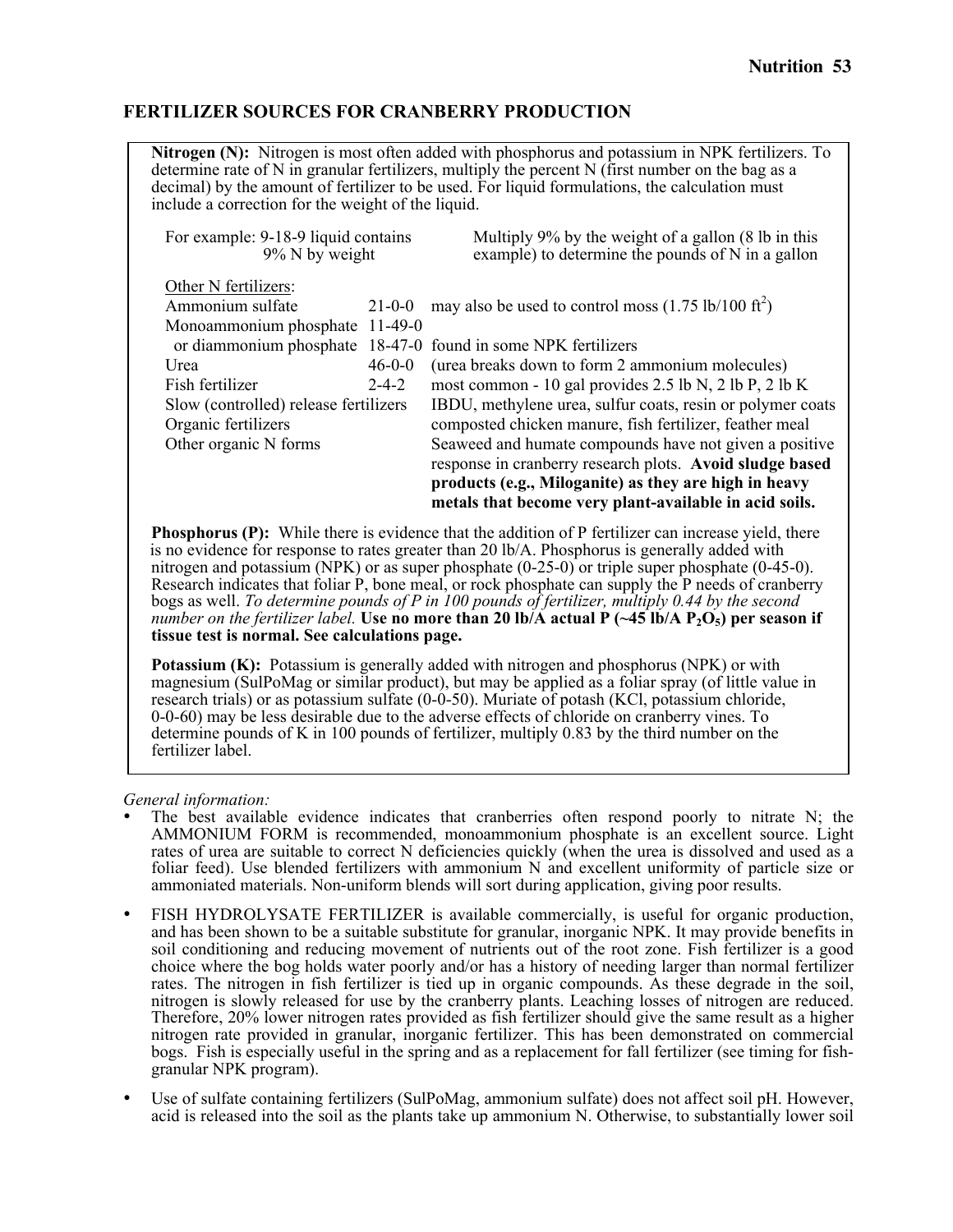pH, elemental sulfur (S) application is used. Soil pH may influence the types of weeds that invade a bog. See the Weed Management section for information on the use of S for weed suppression. Prior to making S applications, seek advice from Extension specialists or consultants. Apply no more than 500 lb/A/season in one or two applications. **Apply elemental S only to well drained soils and test soil pH prior to application.**

Use this table (courtesy of the Wisconsin Cranberry Crop Management Newsletter) to calculate the amount of S needed to lower soil pH based on desired amount of change and soil organic matter content from the soil test. This is a SLOW process depending on bacterial activity in the soil - pH change will occur over a period of months. Change will be fastest when soil is warm.

| Desired             | Soil organic matter content $(\% )$ |      |      |      |          |      |
|---------------------|-------------------------------------|------|------|------|----------|------|
| pH change           | $0.5 - 2.0$                         | 2-4  | 4-6  | 6-8  | $8 - 10$ | >10  |
|                     | Amount of sulfur needed (lb/A)      |      |      |      |          |      |
| $0.25$ units        | 250                                 | 750  | 1200 | 1700 | 2300     | 2800 |
| $0.5 \text{ units}$ | 500                                 | 1500 | 2500 | 3500 | 4600     | 5500 |
| unit                | 1000                                | 3000 | 5000 | 7000 | 9200     | 1000 |

• CALIBRATION AND EVEN APPLICATION of granular materials becomes more difficult when the amount of material applied falls below 75-100 lb/A. When you plan to apply low N rates, a higher rate of a low assay fertilizer may be a better choice than a low rate of a more concentrated material. Example: 100 lb/ $\overline{A}$  5-5-20 compared to 42 lb/ $\overline{A}$  12-24-12 to apply 5 lb N/A. However, be careful in your choices as many low N fertilizers are high in P. See Major Elements section.

### **MINOR ELEMENTS**

- Minor element deficiencies are rare in cranberries due to low requirements and high availability on acid soils. Deficiencies may be brought on by soil mineral imbalances or stress conditions (drought, waterlogging).
- When deficiencies are suspected (visual symptoms), confirm with tissue testing. Once confirmed, deficiencies are best corrected with foliar sprays. Such sprays are applied between bud break and hook stage.
- CALCIUM-BORON (5% Ca, 0.5% B, no other minor elements) sprays were the only minor element supplements to give increased crops in our research on non-deficient bogs. Response was greatest on bogs yielding at or below State average crops. We found that 2 applications of 2 qt/A improved fruit set.

TIMING: 10% bloom, mid-bloom. The second application seems most effective. Application by aircraft is more effective than sprinkler application. This is a foliar feed - apply accordingly.

CAUTIONS : 1. Manganese-containing fertilizers or fungicides (Maneb or Mancozeb) may cancel

- beneficial effect of CaB if applied with or around the same time as CaB.
	- 2. DO NOT use when leaf analysis is above 75 ppm B.
	- 3. If B levels are elevated, but below 75 ppm, eliminate the FIRST application.

### **APPLYING FERTILIZER TO CRANBERRY BOGS**

- SPRINKLER SYSTEMS may be used to apply liquids, flowables, and foliar feeds. Make sure not to mix incompatible materials (jar test first). When using sprinkler systems to apply fertilizer make sure that coverage is ADEQUATE AND UNIFORM. EVERY EFFORT SHOULD BE MADE TO PRESERVE WATER QUALITY - avoid application of fertilizer to water in ditches and canals.
- Foliar feeds should not be washed off the leaves. Liquid fertilizers should be washed onto the soil. Be sure that you know which you are applying.
- FISH FERTILIZER is a liquid fertilizer. It should be washed in.
- Make sure ground application equipment is properly calibrated.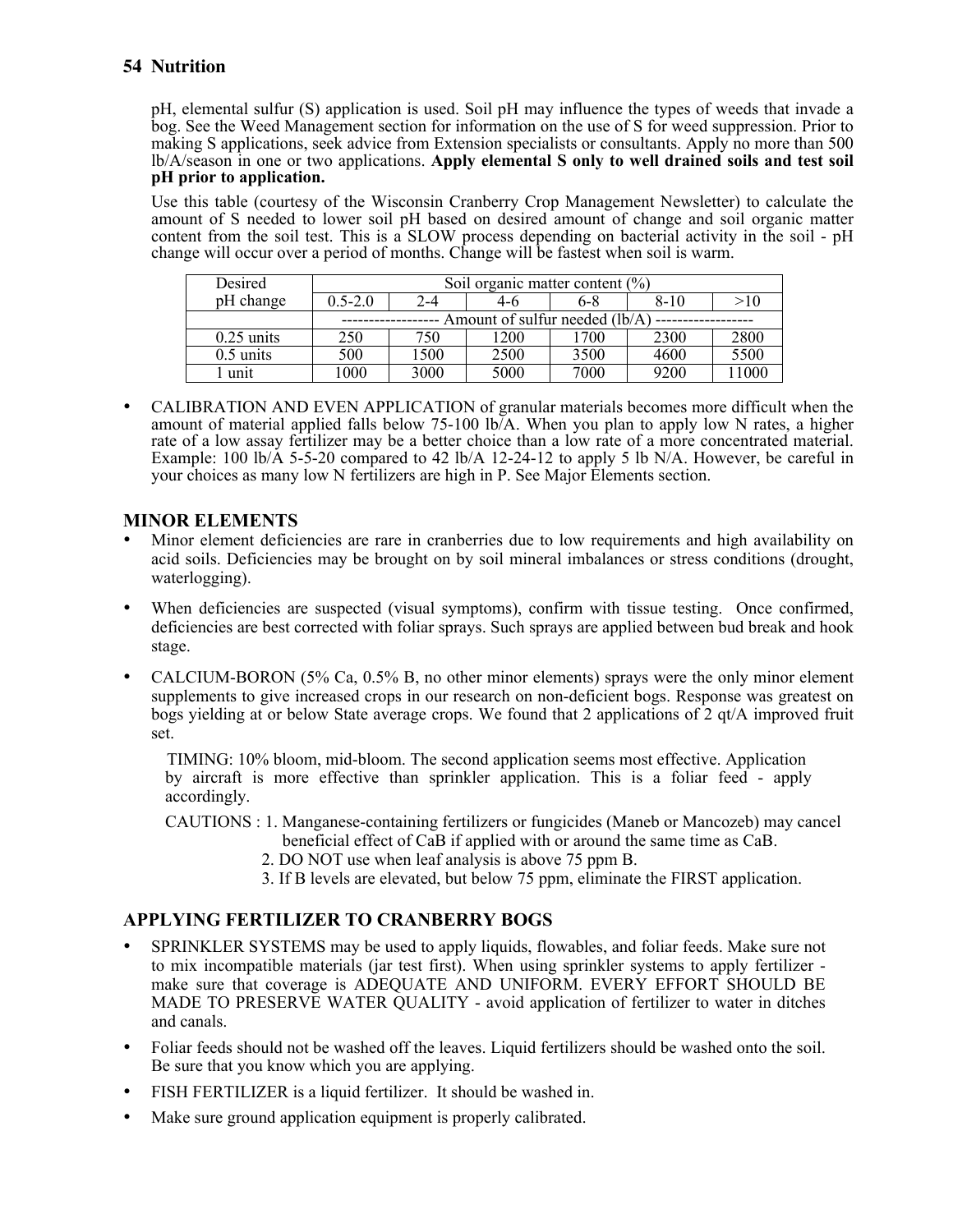### **TIMING - WHEN TO APPLY FERTILIZERS TO CRANBERRIES**

NPK fertilizer may be added in several forms (see previous section). The form chosen will determine the time schedule for applications. Information presented below is for sample programs based on various NPK forms. Plan nitrogen fertilizer applications based on soil type and soil temperature. On sandy soils (<1% organic matter), nitrogen fertilizer may be applied throughout the season. On more organic cranberry soils and older beds, applications should be based on soil temperatures. For typical cranberry bogs (1-4% organic matter), applications of N should not be necessary early in the spring. From flood removal until soil temperatures exceed 55°F, adequate N should be available through biological processes (mineralization). Nitrogen is slowly released from the soil early in the spring when the cranberry plants are dormant. This leads to a 'flush' of ammonium availability when the plants are breaking dormancy. As soil temperatures increase from 55°F to 70°F, release of N through mineralization is only moderate. Fertilizer applications should be beneficial. This corresponds to the period from roughneck stage through bloom. During spells of hot weather, when soil temperatures exceed 70°F and air temperatures exceed 85°F, soil N release increases and crop development slows, so planned fertilizer N applications should be reduced, delayed, or eliminated.

It is best to time fertilizer applications by the growth stage of the plants. This is especially true when weather has been unusual and plant development is off-schedule. For a cold spring, delay soil amendment applications. Fertilizer applications will be less effective if soil temperature is below 50°F because roots will not effectively take up nutrients in cold soil. Dates listed are only approximate, based on an average weather year. See Major Elements section for information regarding rates.

|                                                                                                  | Abbreviation:                   |                 | Stage:                                                                                                                                                           |                                | Timing (avg. weather year):                                                                                                                              |     |                              |
|--------------------------------------------------------------------------------------------------|---------------------------------|-----------------|------------------------------------------------------------------------------------------------------------------------------------------------------------------|--------------------------------|----------------------------------------------------------------------------------------------------------------------------------------------------------|-----|------------------------------|
| ES<br><b>BB</b><br><b>RN</b><br><b>HK</b><br>$E-BL$<br><b>BL</b><br><b>ST</b><br><b>BD</b><br>EF |                                 |                 | Early spring<br><b>Bud break</b><br>Roughneck (1" new growth)<br>Hook<br>Early (10%) bloom<br>Mid-bloom<br>Fruit set (pea size)<br>Bud development<br>Early fall |                                | mid-April to mid-May<br>mid-May<br>late May<br>early June<br>2nd week June<br>late June<br>2-3 wks. after BL<br>early August<br>late August to September |     |                              |
|                                                                                                  |                                 |                 |                                                                                                                                                                  | <b>Programs</b>                |                                                                                                                                                          |     |                              |
| <b>Stage</b>                                                                                     |                                 |                 | <b>NPK</b> granular Slow release NPK                                                                                                                             | <b>Slow/fast NPK</b>           | <b>NPK</b> granular/Fish                                                                                                                                 |     | <b>Fish (2 alternatives)</b> |
| <b>BB</b>                                                                                        |                                 |                 | 100% total N                                                                                                                                                     |                                | 10-20 gal/ $A$ (fish)                                                                                                                                    | 50% | 25%                          |
| <b>RN</b>                                                                                        | 20-25% total N                  |                 |                                                                                                                                                                  | 40% total N                    |                                                                                                                                                          |     |                              |
| <b>HK</b>                                                                                        |                                 |                 |                                                                                                                                                                  |                                |                                                                                                                                                          |     | 25%                          |
| BL                                                                                               | 25-30% total N                  |                 |                                                                                                                                                                  | 60% total N                    | 30-35% total N (gran.)                                                                                                                                   |     |                              |
| <b>ST</b>                                                                                        | 25-30% total N                  |                 |                                                                                                                                                                  |                                | 30-35% total N (gran.)                                                                                                                                   | 50% | 25%                          |
| <b>BD</b>                                                                                        | 20-25% total N                  |                 |                                                                                                                                                                  |                                |                                                                                                                                                          |     |                              |
| EF                                                                                               |                                 |                 |                                                                                                                                                                  |                                | 10-20 gal/ $A$ (fish)                                                                                                                                    |     | 25%                          |
|                                                                                                  | <b>Optional for any program</b> |                 |                                                                                                                                                                  |                                |                                                                                                                                                          |     |                              |
| ES                                                                                               |                                 |                 | Soil amendments                                                                                                                                                  | Correct K, Ca, Mg deficiencies |                                                                                                                                                          |     |                              |
|                                                                                                  |                                 |                 | Soil conditioners                                                                                                                                                |                                | 0-0-22-11 or similar at 100-300 lb/A (100-150 recommended)                                                                                               |     |                              |
| BB to HK                                                                                         |                                 |                 | Minor element supplements                                                                                                                                        |                                | Foliar sprays for deficiencies only                                                                                                                      |     |                              |
|                                                                                                  | E-BL and BL                     | CaB             |                                                                                                                                                                  | $2 \text{ qt/A}$               |                                                                                                                                                          |     |                              |
| ST to BD                                                                                         |                                 |                 | Ca foliar supplements                                                                                                                                            | see product label instructions |                                                                                                                                                          |     |                              |
| EF                                                                                               |                                 |                 | Fish as fall fertilizer                                                                                                                                          | $5-10$ gal/A                   |                                                                                                                                                          |     |                              |
| Post harvest                                                                                     |                                 | Fall fertilizer |                                                                                                                                                                  |                                | generally not recommended - no more than 5 lb N/A; high K<br>materials best if any used. Minimize P in formulation.                                      |     |                              |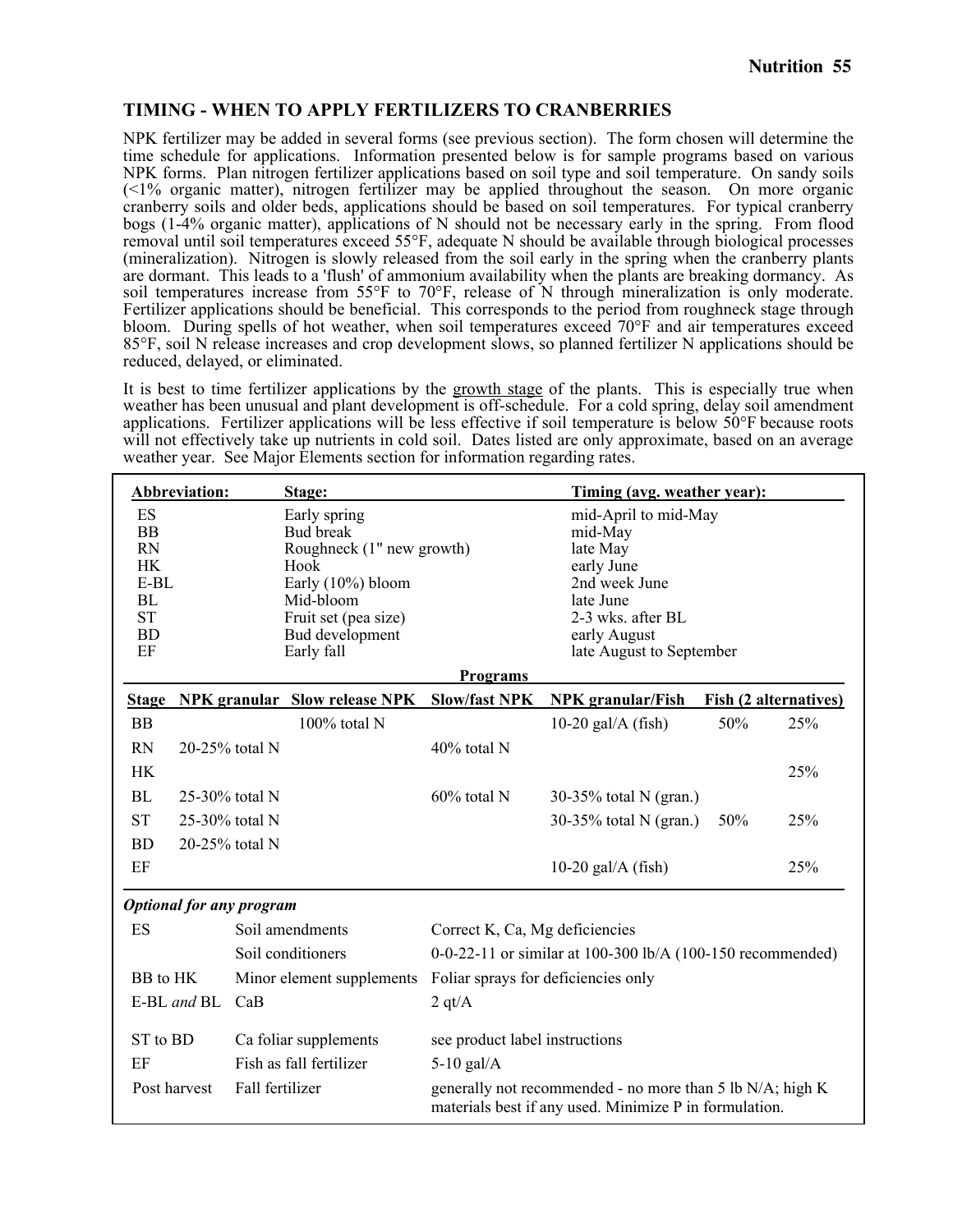### **IMPORTANT CONSIDERATIONS FOR CRANBERRY NUTRITION**

- CAREFULLY EXAMINE your P fertilizer use. A reduction plan is highly recommended. Use no more than 20 lb/A of actual P (45 lb/A P<sub>2</sub>O<sub>5</sub>), we recommend P rates of 10 lb/A or less.
- REVIEW the Nutrient Management BMP in the Best Management Practices Guide for Massachusetts Cranberry Production available from the Cranberry Station and on our website. Excellent information and decision trees for planning N and P management are available as well: (http://www.umass.edu/cranberry/pubs/factsheets.html) select Nitrogen or Phosphorus for Bearing Cranberries articles.
- GOOD DRAINAGE AND ADEQUATE IRRIGATION are essential for best response to fertilizer. Monitor and maintain adequate soil moisture. Small, frequent irrigations may not be adequate to provide moisture to the root zone. For further information, refer to the Irrigation section and BMP.
- KEEP GOOD RECORDS. Comparison of rate/material and crop response over time will help to refine fertilizer practices tailored to YOUR bog. OBSERVE YOUR BOGS OFTEN -- fertilizer timing depends on growth stage/plant development. Rate can be refined as plants respond during the growing season.
- SANDY BOGS CANNOT HOLD NUTRIENTS WELL apply lower fertilizer rates more frequently. Slow-release fertilizers are also recommended for bogs planted on mineral soils.
- Cranberry bog soil has little capacity to HOLD cations (e.g., K, Mg, Ca). Much of the holding capacity is taken up by hydrogen ions. It is important to maintain a BALANCE among cations. Overuse of one can induce deficiency of the others. When you test bog soil for pH, check this balance as well.
- WHEN SYMPTOMS OCCUR- rule out water management issues, disease, and pest problems first. Then look at nutrition. Collect tissue for testing if necessary.

### **CAUTIONS:**

- PRESERVE SURFACE WATER QUALITY avoid applying fertilizer to water in ditches and canals. As possible, lower water levels in ditches prior to fertilizer application and impound water during and after fertilizer applications.
- AVOID LARGE RATES APPLIED AT ONE TIME, particularly on bogs constructed on mineral soils or very sandy bogs. Such applications may lead to lateral movement of fertilizer into water.
- EXCESSIVE NITROGEN FERTILIZATION leads to overvegetative plants. This may increase susceptibility to disease, spring frost or insect feeding. **High nitrogen rates are associated with poor fruit quality** and may delay color development in the fruit. High nitrogen rates can have adverse carry-over effects in following years -- excess applied nitrogen leads to high nitrogen concentrations in plant tissues such as stems and roots that can be remobilized in the plant and lead to excess vegetation, particularly when more nitrogen is added to the soil.
- FALL FERTILIZER (after harvest application) is not recommended, particularly if crop was small and no deficiencies have been noted. Late-season applications may not be properly taken up by the plants depending on soil temperature and state of dormancy. Generally, if uptake does not occur in the fall, the nutrients are no longer available the following spring. Organic types of fertilizers may be the exception. If you choose to use fall fertilizer, use low N and low or no P formulations.

### **EFFECTS OF WEATHER**

• WINTER INJURY. If leaf drop occurs after withdrawal of winter flood, early spring fertilizer applications will aid in recovery by encouraging rapid, early production of new leaves. Do not skip spring fertilizer. SulPoMag (or similar material) at  $100-200$  lb/A may also aid recovery.